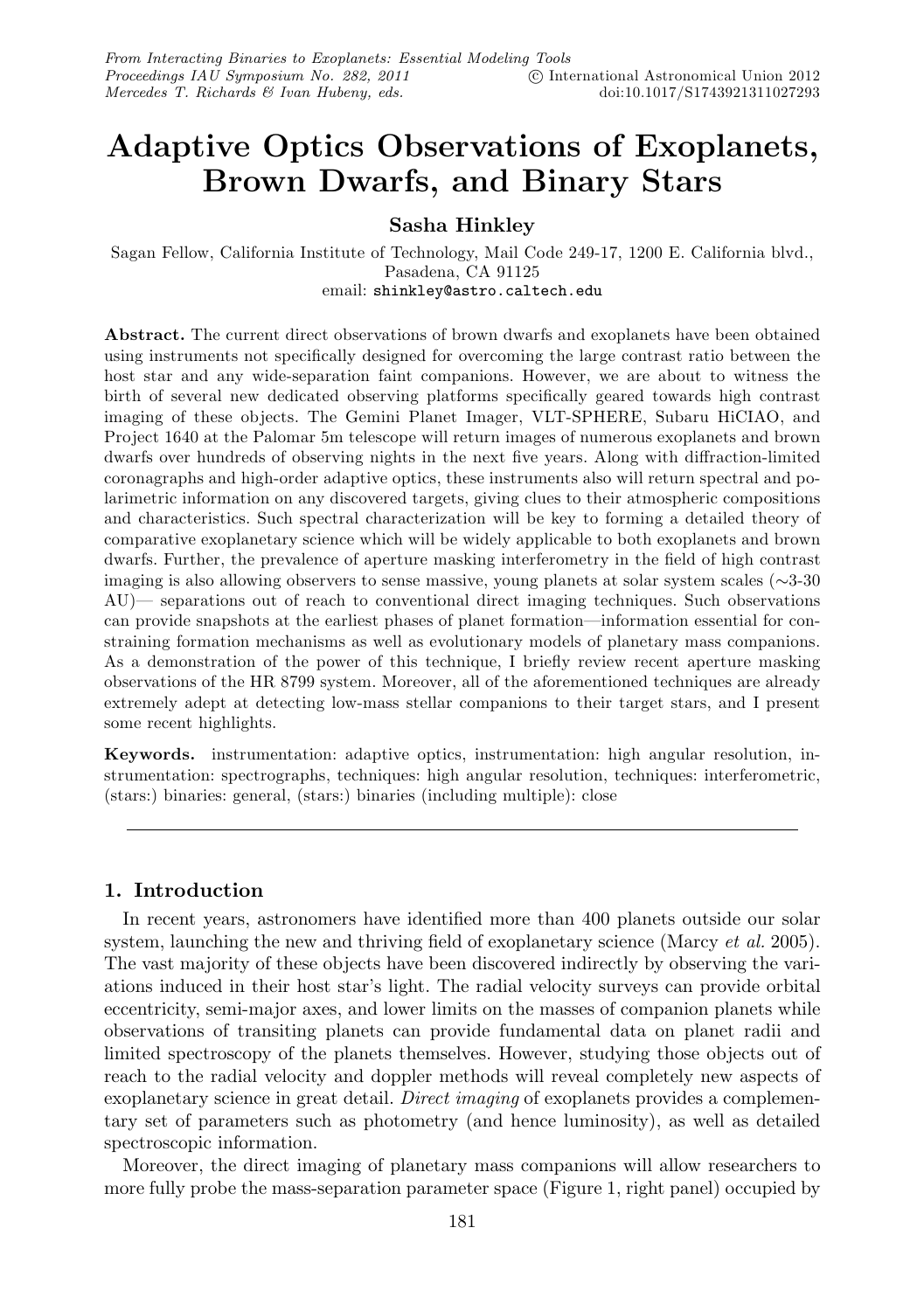

**Figure 1.** Left: A schematic demonstration taken from Oppenheimer & Hinkley (2009) demonstrating the challenges associated with high contrast imaging. Hypothetical orbits of a Jupiter and an Earth have been overlaid on the Point Spread Function of a nearby star. Planetary mass companions typically have angular separations of a fraction of an arcsecond, and contrast ratios spanning several orders of magnitude  $({\sim}10^{4}$ - $10^{7})$ . Right: The Mass vs. Orbital separation for planetary mass companions detected through transits (filled circles), radial velocity measurements (squares), solar system planets (triangles), as well as those objects detected through direct imaging (open circles).

these objects (Oppenheimer & Hinkley 2009). At young ages (§3), the orbital placement of planetary mass companions serves as a birth snapshot, lending support to models (Pollack *et al.* 1996) that may be more efficient at building a massive core at only a few AU, or models that allow for the formation of massive objects at tens of AU though fragmentation of the gaseous disk (Boss 1997). Finally, imaging of multi-planet systems at any age will serve as dynamical laboratories for studying the planetary architectures.

Perhaps just as essential, spectroscopy provides clues to the atmospheric chemistry, internal physics, and perhaps may even shed light on non-equilibrium chemistry associated with these objects. More robust classification schemes for planets in general will arise from observing as many planets as possible at different ages, in different environments, and with a broad range of parent stars. Figure 2 provides an illustration of the diversity of the spectra of late-M, L and T dwarfs as well as a spectrum of Jupiter showing broad absorption bands due to e.g.  $H_2O$ ,  $CH_4$ , and  $NH_3$ . Spectral characterization of such objects can be accomplished even with the somewhat low spectral resolution  $(\lambda/\Delta\lambda \sim 30-50)$  of the instruments described in this review. These pieces of information not only reveal the detailed properties of the objects themselves, they serve as key benchmarks for competing evolutionary models describing the thermal and atmospheric properties of these objects.

It is often overlooked, but should be emphasized, that the recent spectacular images (Marois *et al.* 2008, Kalas *et al.* 2008, and Lagrange *et al.* 2010) of Jovian planets were obtained with Adaptive Optics, hereafter "AO", systems and infrared cameras not specifically designed for the task of overcoming the high contrast ratio between the planets and their host stars. These were obtained using existing instrumentation, but with observing and data reduction strategies customized for high contrast imaging. Further, the recent L-band images of HR 8799 and  $\beta$  Pic b (Marois *et al.* 2010, Lagrange *et al.* 2010) were obtained without the use of a coronagraph! These studies have demonstrated that direct imaging of planetary mass companions as well as disks (e.g. Oppenheimer *et al.* 2008, Hinkley *et al.* 2009) is now a mature technique and may become routine using groundbased observatories. More so, the handful of coming instruments dedicated to detailed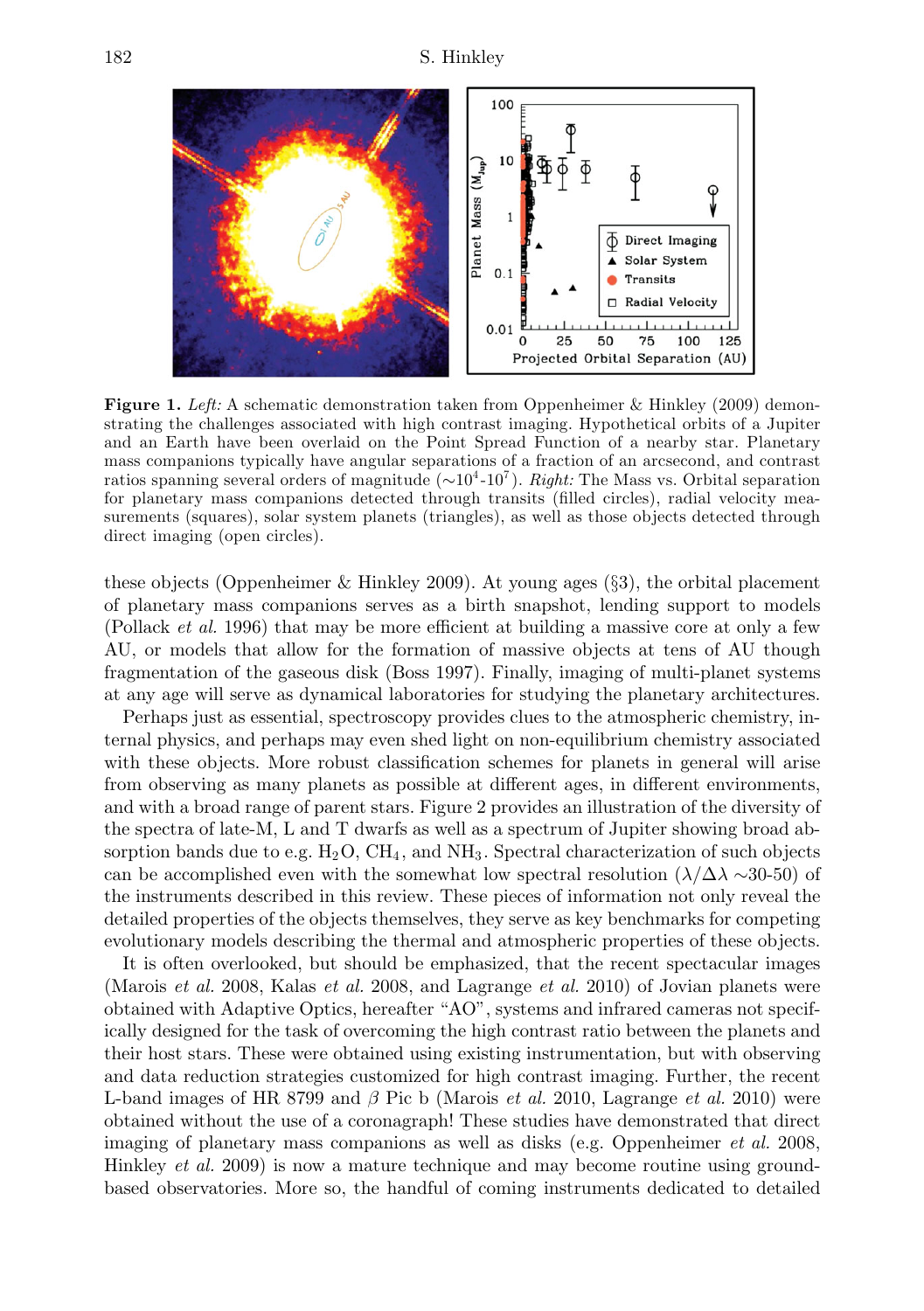

**Figure 2.** Top Panel: Example Spectra for M, L, and T-dwarfs, as well as Jupiter with prominent absorption bands marked, taken from Marley et al. (2009). Lower Panels: The points with error bars are simulated measurements gathered with a low resolution  $(\lambda/\Delta\lambda \sim 45)$  spectrograph, shown along with higher resolution spectra from NASA IRTF (black curves) for the labelled spectral types. Such low spectral resolution measurements will be obtained by GPI, SPHERE and Project 1640, and can easily sample broad absorption features present in late type stars and exoplanets. Lower panels are taken from Rice *et al.* (2011) in prep. Images used courtesy of Michael Cushing, Mark Marley, and Emily Rice.

spectroscopic characterization of planetary mass companions may make these kinds of discoveries routine, initiating an era of comparative exoplanetary science.

### 1.1. The Challenge of High Contrast Imaging

The major obstacle to the direct detection of planetary companions to nearby stars is the overwhelming brightness of the host star. If our solar system were viewed from 20 pc, Jupiter would appear  $10^8 - 10^{10}$  times fainter than our Sun in the near-IR (Barraffe  $et \ al. 2003$ ) at a separation of  $0.25''$ , completely lost in its glare (See Figure 1, left panel). The key requirement is the suppression of the star's overwhelming brightness through precise starlight control (Oppenheimer & Hinkley 2009).

A promising method for direct imaging of stellar companions involves two techniques working in conjunction. The first, high-order AO, provides control and manipulation of the image by correcting the aberrations in the incoming stellar wave front caused by the Earth's atmosphere. AO has the effect of creating a nearly diffraction-limited point spread function, with the majority of the stellar flux concentrated in this core. Second, a Lyot coronagraph (Sivaramakrishnan *et al.* 2001) suppresses this corrected light. Together, these two techniques can obtain contrast levels of  $10^4$ - $10^5$  at  $1''$  (Leconte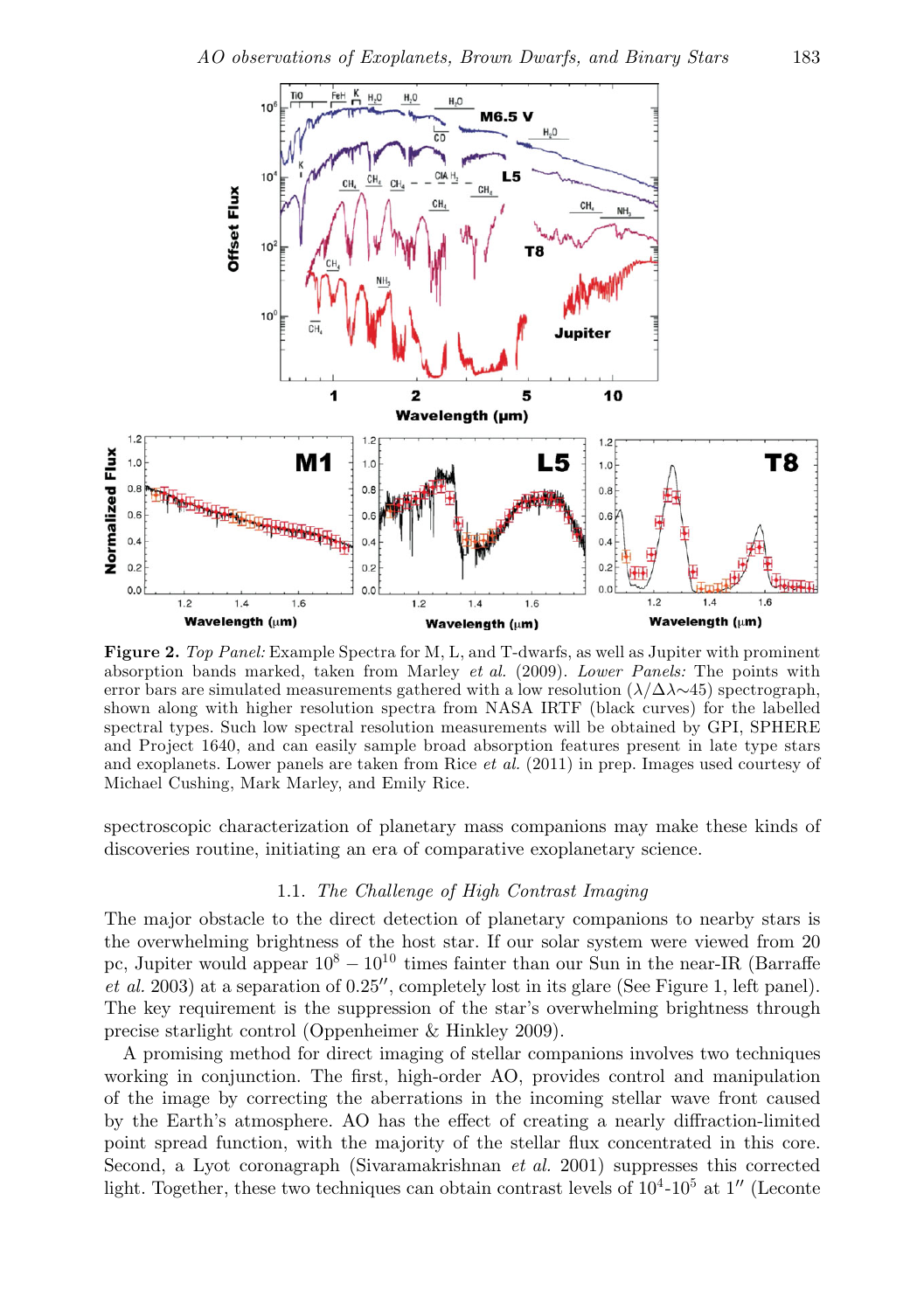et al. 2010). Improvements in coronagraphy, specifically the apodization of the telescope pupil (Soummer 2005), as well as post-processing to suppress speckle noise (Hinkley et al. 2007, Crepp et al. 2011), can significantly improve the achieved contrast, especially at high Strehl ratios. Below we briefly describe some of the instrumentation being built at the time of this writing, or currently in place on large telescopes.

# **2. New High Contrast Instrumentation for Spectroscopic Studies of Exoplanets & Brown Dwarfs**

2.1. Southern Hemisphere: The Gemini Planet Imager, SPHERE, and NICI

In Figure 3 we show design drawings for two dedicated high contrast instruments with the goal of imaging and studying in detail extrasolar planets: the Gemini Planet Imager (Macintosh et al. 2008), hereafter "GPI", and the Spectro-Polarimetric High-contrast Exoplanet Research (Beuzit et al. 2008), hereafter "SPHERE."

The Gemini Planet Imager: GPI will be deployed to the 8m Gemini South telescope in 2012 to begin a survey of several hundred nearby stars in young associations with ages  $\sim$ 10-100 Myr. With contrast goals of 10<sup>7</sup>-10<sup>8</sup>, the instrument will gather spectroscopic and polarimetric information on the detected exoplanets. The core instrument-package is: a 1500-subaperture MEMS AO system; an apodized-pupil Lyot coronagraph; a postcoronagraph wave front calibration system; and a low resolution  $(\lambda/\Delta\lambda \sim 10^{-100})$  integral field spectrograph covering the  $J, H$ , and  $K$ -bands with polarimetric capabilities.

SPHERE: SPHERE at VLT (Beuzit *et al.* 2008) will be a dedicated high contrast imaging instrument with similar science goals as GPI. With very small inner working angles (∼100 mas), SPHERE will survey nearby young associations (10-100 Myr) within 100 pc. In addition, the survey will target young active  $F/K$  dwarfs and the nearest stars within 20 pc to sense reflected light directly from the planets. The project also intends to monitor stars showing long-term radial velocity trends, astrometric planet candidates, as well as known multi-planet systems.

NICI: The Near Infrared Coronagraphic Imager, "NICI" (Liu et al. 2010), at the 8m Gemini-South telescope is using a variety of high contrast techniques to monitor ∼300 young and nearby stars. NICI utilitzes an 85-element curvature wave front system, Lyot coronagraphy, Simultaneous Differential Imaging ("SDI") around the methane band, and Angular Differential Imaging ("ADI") for a variety of observing options. NICI will be an effective forerunner for the next generation of high contrast imaging platforms in the Southern Hemisphere (GPI, SPHERE) with spectroscopic capabiliites.

#### 2.2. Northern Hemisphere: Project 1640 at Palomar & Subaru HiCIAO

Project 1640 at Palomar: We briefly describe a new instrument which forms the core of a long-term high contrast imaging program at the 200-in Hale Telescope at Palomar Observatory. The detailed descriptions of the instrumentation can be found in Hinkley *et al.* (2008), and Hinkley *et al.* (2011b), and we show an image of the instrument mounted on the 200-in telescope in Figure 3. The primary scientific thrust is to obtain images and low-resolution spectroscopy ( $\lambda/\Delta\lambda \sim 45$ ) of brown dwarfs and young exoplanets of several Jupiter masses in the vicinity of stars within 50 pc of the Sun.

The instrument is comprised of a microlens-based integral field spectrograph (hereafter "IFS"), an apodized-pupil Lyot coronagraph, and a post-coronagraph internal wave front calibration interferometer mounted behind the Palomar adaptive optics system. The spectrograph obtains imaging in 23 channels across the J and H bands  $(1.06 - 1.78 \,\mu m)$ . The Palomar AO system is undergoing an upgrade to a much higher-order AO system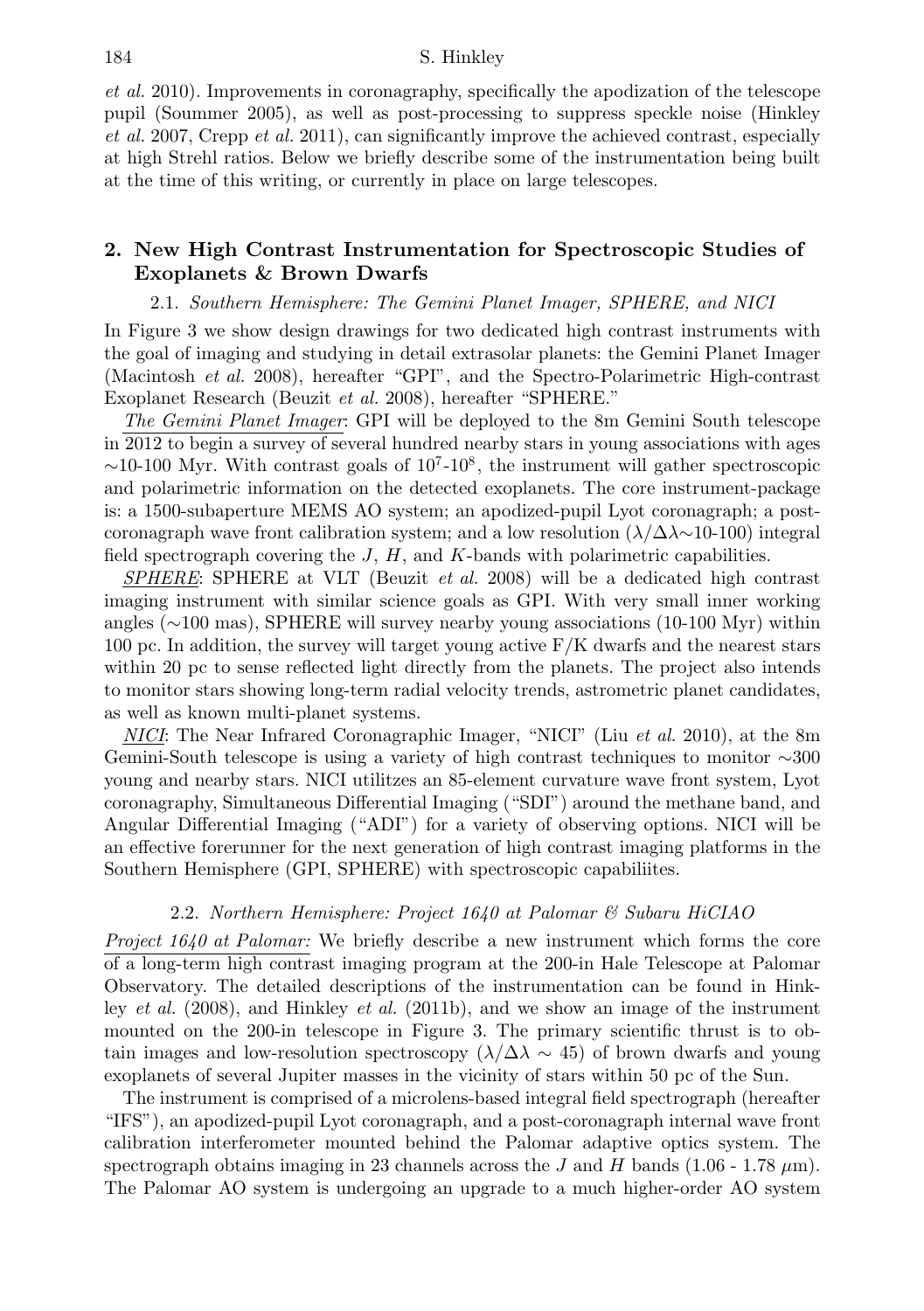

**Figure 3.** Top left: The Project 1640 high contrast imager as described in Hinkley et al. (2011c), and installed at the 200-in Hale Telescope. Top right: the internal optical layout of the Project 1640 Integral Field Spectrograph. The SPHERE and GPI designs are shown on the lower left and right, respectively. Each of these instruments are designed to image exoplanetary mass companions at contrasts of  $10<sup>7</sup>$  or greater, as well as return spectroscopic information.

("PALM-3000"): a 3388-actuator tweeter deformable mirror working together with the pre-existing 241-actuator mirror. This system will allow correction with subapertures as small as 8.1cm at the telescope pupil using natural guide stars. As part of the project's first phase, the AO system, coronagraph, and IFS achieved contrast of  $2 \times 10^{-5}$  at 1<sup>"</sup> (Crepp et al. 2011, Hinkley et al. 2011b). We anticipate this instrument will make a lasting contribution to high contrast imaging in the Northern Hemisphere for years.

Among the early science results, we briefly highlight some intriguing findings regarding massive stellar companions to A-stars. The mid-A star  $\zeta$  Virginis, has been discovered to host a mid-M dwarf companion. As we discuss in Hinkley *et al.* (2010), this newly discovered object may explain the anomalous X-ray emission from this A-star. A comparable scenario involves the star Alcor, a bright mid-A dwarf. A mid-M dwarf companion was found to orbit this star, and was identified through the novel technique of common parallax measurements (Zimmerman et al. 2010). Lastly, Hinkley et al. (2011a) analyze the  $\alpha$  Oph system: a rapidly rotating A-star with a 0.77 M<sub>o</sub> companion. Monitoring this system over several years allowed us to fit an orbit to the companion astrometry, thereby placing an important dynamical constraint on the mass of the rapidly rotating primary.

The Subaru SEEDS Survey: In addition to Project 1640 at Palomar, the SEEDS survey at Subaru will utilize instrumentation dedicated to observations of planetary mass companions. Sitting at a Nasmyth focus, and integrated with the HiCIAO camera, the AO system consists of a 188-actuator curvature system, plus a MEMS-based wave front control system, with control and correction of the focal plane wave front in the near-infrared. The techniques of Phase-Induced Amplitude Apodization and aperture masking interferometry will allow access to inner working angles of 20-40 mas (Martinache & Guyon 2009). The platform is intended to be highly flexible, and will allow the instrumentation to adapt as techniques and understanding advance in the field.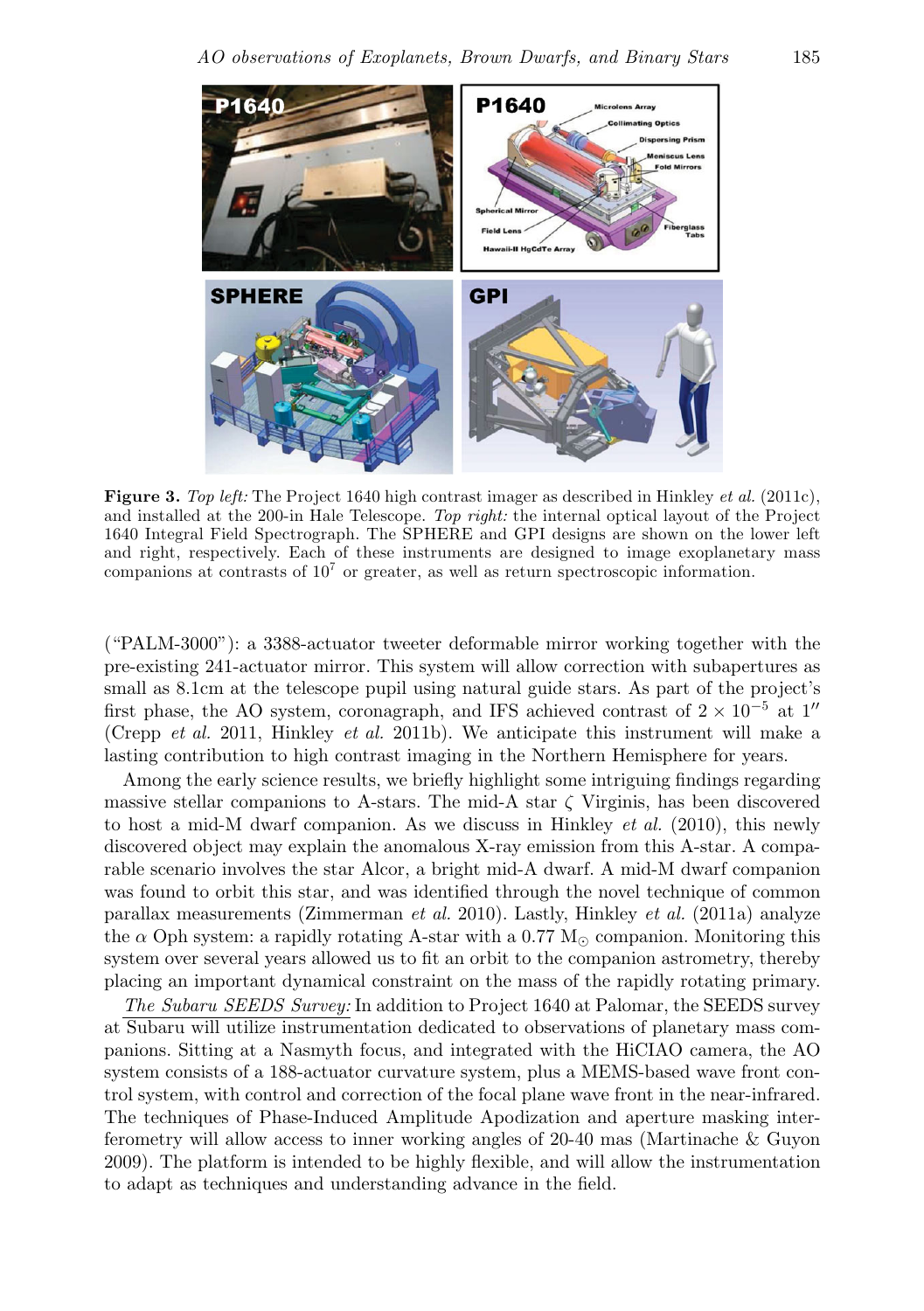#### **3. Observing the Youngest Systems with High Angular Resolution**

#### 3.1. Background

Observing the primordial population of planets in very young stellar associations or moving groups with ages of a few Myr will provide data on these objects in their pristine state. Specifically, detailed information about the orbital distribution of these giant planets at the moment of formation is largely missing from many of the discussions of planetary formation mechanisms. The so-called core-accretion model (e.g. Pollack *et al.* 1996) dictates that the formation timescale at several tens of AUs may become prohibitively long. Under certain conditions, the so-called gravitational instability model, however, may be able to form objects more easily at larger orbital separations. However, as several researchers have suggested, dynamical processes as discussed e.g. by Veras  $et al. (2009)$ , could be responsible for the placement of wide separation companions. Observing these nascent planetary systems as early as possible then will serve as a "snapshot" of the true formation landscape and greatly eliminate any confusion about the system's initial conditions caused by dynamical processes.

Moreover, observing this primordial population, just as the gas disk is dissipating, is a key measure that will lend support to divergent evolutionary models of the planets themselves. Two of the leading evolutionary models, the so-called "hot-start" models of Baraffe *et al.* (2003) and the more recent "cold-start" models as discussed by Fortney et al. (2008) are largely unconstrained at very young ages—the evolutionary window where they are most divergent. Observations of young planetary systems will serve as key benchmark measurements against which these models can be compared. However, the youngest stellar systems reside in star forming associations (∼140pc), where a Jupiterlike orbital separation of ∼6 AU subtends an angle of 40-50 mas—about the size of the diffraction limit for a 10m telescope. Hence, probing within the diffraction limit of the telescope is absolutely critical.

#### 3.2. Aperture Masking Interferometry

The technique of aperture masking interferometry (e.g. Tuthill  $et$  al. 2000, Ireland  $\&$ Kraus 2008), achieves contrast ratios of  $\sim 10^2$  - 10<sup>3</sup> at very small inner working angles, usually within  $\sim \frac{1}{3} \lambda/D - 4\lambda/D$  ( $\sim 20$ -300 mas for Keck L'-band imaging). Other high contrast techniques, such as polarimetry (e.g. as discussed in Graham *et al.* 2007, Oppenheimer *et al.* 2008, and Hinkley *et al.* 2009), can achieve impressively small inner working angles in theory comparable to aperture masking. Applications of aperture masking, (e.g. Tuthill et al. 2000, Ireland & Kraus 2008, Hinkley et al. 2011c), employ AO with the use of an opaque mask containing several holes, constructed such that the baseline between any two holes samples a unique spatial frequency in the pupil plane. Moreover, a coronagraphic mask is not used in this observing mode, since it would obscure much of the accessible parameter space, as well as providing a great deal of uncertainty in the astrometry of the host star as discussed e.g. in Digby *et al.* (2006).

This technique is particularly well suited for studies of stellar multiplicity and the brown dwarf desert (e.g. Kraus et al. 2008, Ireland & Kraus 2008), or detecting giant planets orbiting young stars ( $\leq 50$ -100 Myr). As an example of the power of this technique, we describe the recent results of Hinkley *et al.* (2011c), targeting the HR 8799 system. We are able to place upper limits on additional massive companions to the HR 8799 system that would otherwise have been veiled by the telescope diffraction or the associated uncorrected quasi-static speckle noise (e.g. Hinkley *et al.* 2007) using more conventional direct imaging techniques.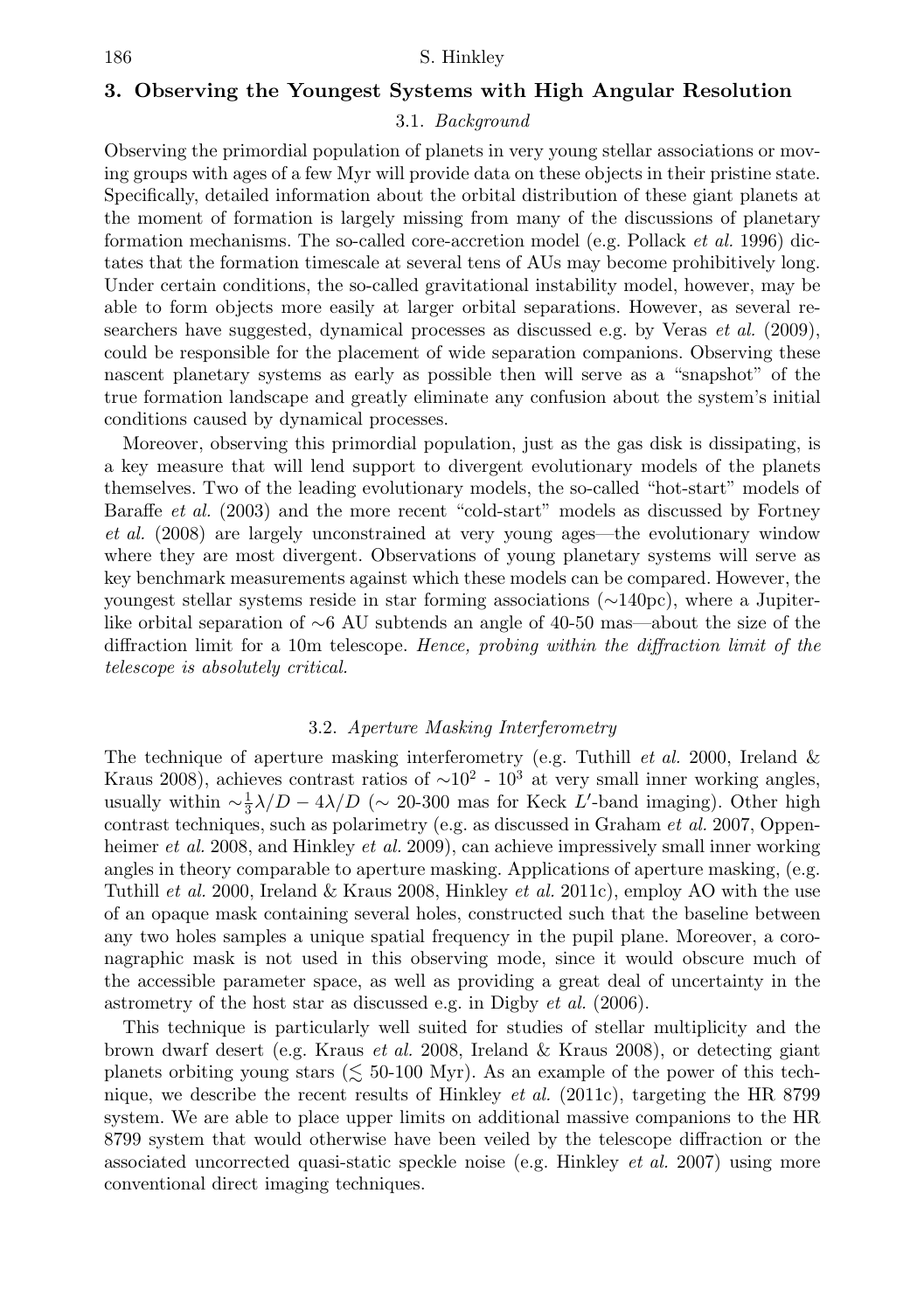

**Figure 4.** The inner 10 AU of HR 8799: The figure shows detection limits for the HR 8799 system taken from Hinkley *et al.* (2011c). The thick curves show the minimum brightness required for a 99% confidence detection in our HR 8799 aperture masking data, labelled "Keck Masking Limits". Also shown are the Marois *et al.* (2010) sensitivities (C. Marois and B. Macintosh, private communication 2011). We also indicate the theoretical diffraction limit at L'-band on a 10m telescope (black dotted line), as well as the  $L'$ -band brightnesses of the four known companions to HR 8799 (black points). The hatched regions represent the debris disk structures as defined by Su et al. (2009)

#### 3.3. The inner 10 AU of HR 8799

HR 8799, a ∼30 Myr A5V star hosting several planets, presents a challenge for formation models of massive exoplanets. The recent identification of four  $\sim$ 5-7 M<sub>Jup</sub> exoplanets (Marois *et al.* 2008, 2010) reinforces that this system is characterized by a complicated and intriguing architecture. Gaining a more complete understanding of additional companions in the HR 8799 system will be essential for understanding the dynamical stability of the system, as well as performing an overall mass census.

Although we detect no other candidate companions interior to 14 AU, the location of HR 8799e, in Figure 4 we show our ability to place constraints on companions more massive than ∼11  $M_{Jup}$  within this region. Details on the calculation of the detection limits can be found in Hinkley *et al.* (2011c). We achieve our best contrast of 8 mags at the L -band diffraction limit of the Keck telescopes, corresponding to a 3 AU projected orbital separation for HR 8799. This orbital separation is comparable to the ice line boundary for a 30 Myr mid-A star, and these limits place a stringent constraint on any massive inner perturbers that might be responsible for the placement of the four planetary mass companions.

In addition, the study of the HR 8799 debris disk carried out by Su *et al.* (2009), indicates the presence of an inner warm (∼150 K) debris belt (see Figure 4). The outer boundary of this disk is most likely sculpted by the "e" component at  $14 \text{ AU}$ . Su *et al.* (2009) state that few, if any, dust grains exist interior to 6 AU, and postulate that additional planets may be responsible for the clearing. Hence, any planetary mass companions responsible for sculpting this inner edge must be  $\leq 11$  M<sub>Jup</sub>